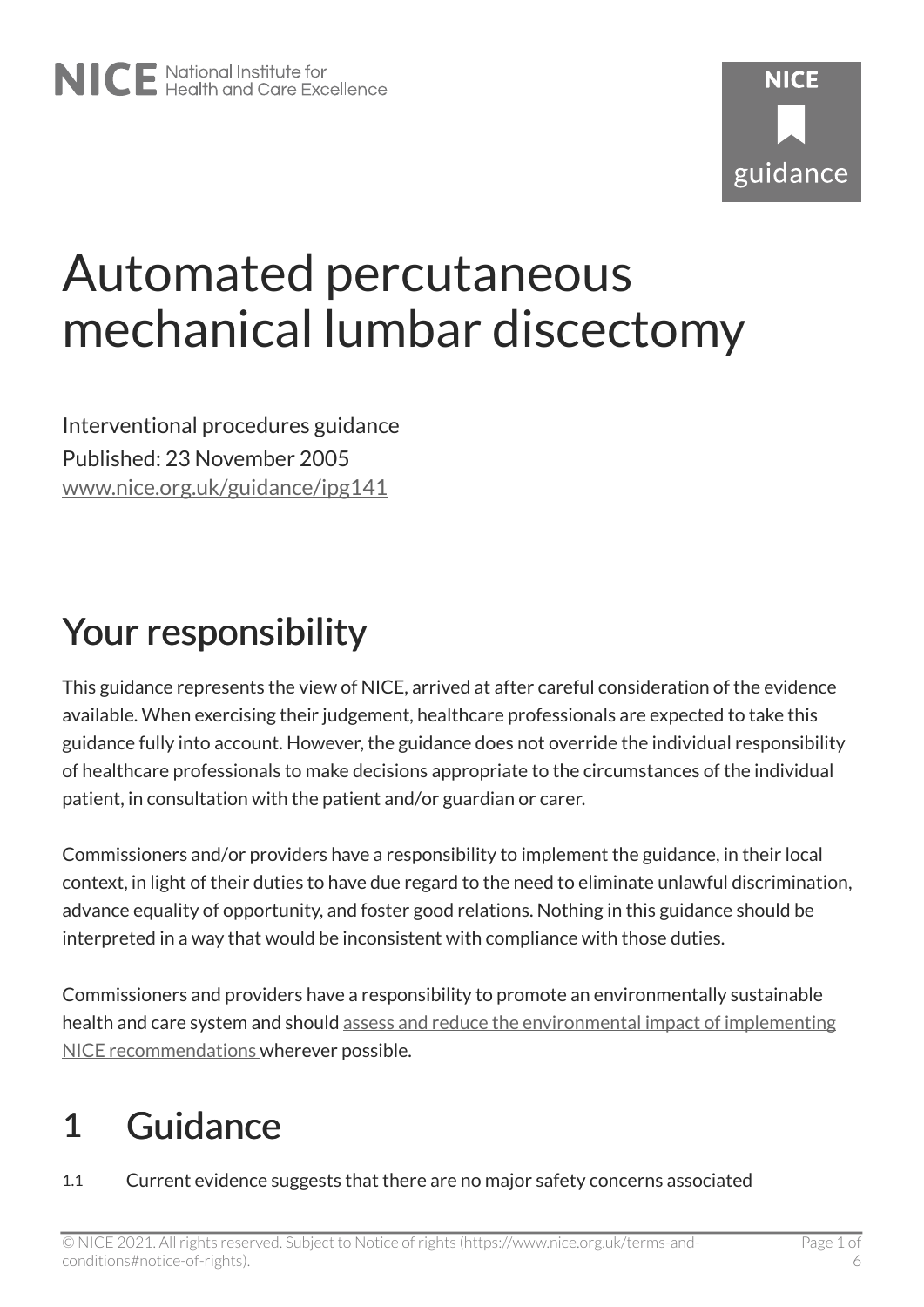with automated percutaneous mechanical lumbar discectomy. There is limited evidence of efficacy based on uncontrolled case series of heterogeneous groups of patients, but evidence from small randomised controlled trials shows conflicting results. In view of the uncertainties about the efficacy of the procedure, it should not be used without special arrangements for consent and for audit or research.

- 1.2 Clinicians wishing to undertake automated percutaneous mechanical lumbar discectomy should take the following actions.
	- Inform the clinical governance leads in their Trusts.
	- Ensure that patients understand the uncertainty about the procedure's efficacy and provide them with clear written information. In addition, use of the Institute's [information for the public](http://www.nice.org.uk/guidance/ipg141/informationforpublic) is recommended.
	- Audit and review clinical outcomes of all patients having automated mechanical percutaneous lumbar discectomy. The Institute may review the procedure upon publication of further evidence.

## 2 The procedure

#### 2.1 Indications

- 2.1.1 Lumbar radicular pain, also known as sciatica, refers to pain that begins in the lower back and radiates down the leg. It is commonly caused by a herniated (or prolapsed) lumbar intervertebral disc. The herniation is a result of a protrusion of the nucleus pulposus through a tear in the surrounding annulus fibrosus. The annulus fibrosus may rupture completely, resulting in an extruded disc, or may remain intact but stretched, resulting in a contained disc prolapse. This may then compress one or more nerve roots, causing pain, numbness or weakness in the leg.
- 2.1.2 Conservative treatments include the use of analgesics, non-steroidal antiinflammatory medicines, physical therapy and hot or cold compresses. Epidural injections of corticosteroid may also be used. Surgery to remove disc material may be considered if there is nerve compression or persistent symptoms that are unresponsive to conservative treatment.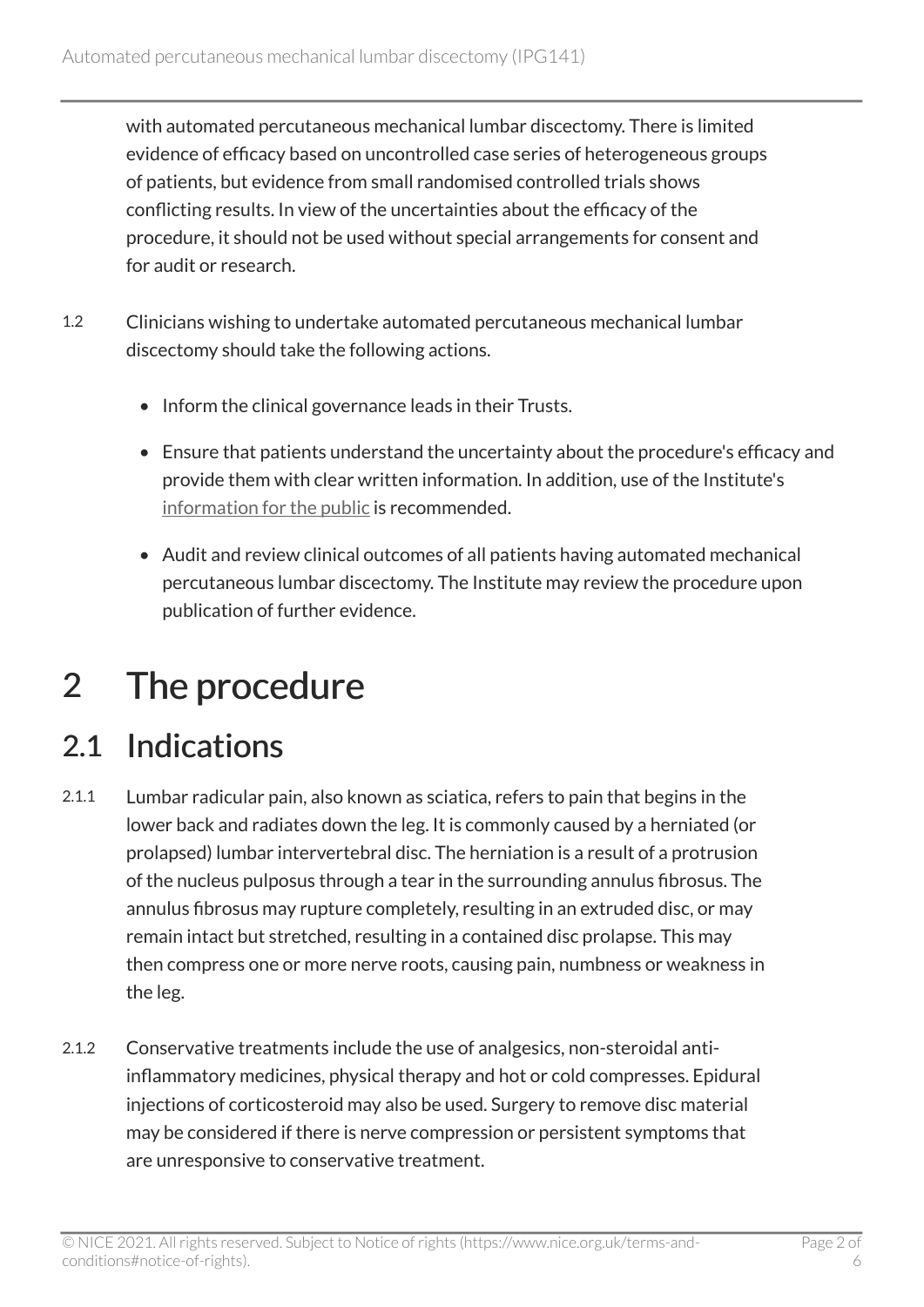2.1.3 Alternative surgical treatments include open discectomy and minimally invasive microdiscectomy.

### 2.2 Outline of the procedure

2.2.1 Automated percutaneous mechanical lumbar discectomy is performed using local anaesthetic with or without conscious sedation. Under fluoroscopic guidance, a cannula is placed centrally within the disc using a posterolateral approach on the symptomatic side. A probe connected to an automated cutting and aspiration device is then introduced through the cannula. The disc is aspirated until no more nuclear material can be obtained.

### 2.3 Efficacy

- 2.3.1 In a randomised controlled trial (RCT) of 71 patients, 29% (9/31) had a successful outcome after automated percutaneous lumbar discectomy, compared with 80% (32/40) of patients after microdiscectomy (p < 0.001). In a second RCT, 41% (7/17) of patients had an 'excellent' or 'good' outcome after automated percutaneous lumbar discectomy, compared with 40% (4/10) of patients after conventional discectomy. A third RCT compared automated percutaneous lumbar discectomy with chemonucleolysis and found that significantly more patients had a successful result after chemonucleolysis (61% [44/72] versus 43% [30/69], p < 0.05).
- 2.3.2 Two large case series reported that 68% (707/1047) and 82% (1216/1474) of patients had an 'excellent' or 'good' result at 6 months and 1 year, respectively. A third case series reported an overall success rate of 45% (52/115) after a mean follow-up of 55 months. In two further case series reports, 94% (47/50) and 52% (95/182) of patients were satisfied after mean follow-ups of 6 months and 2.5 years, respectively. For more details, refer to the Sources of evidence.
- 2.3.3 The Specialist Advisors stated that there was some uncertainty about the efficacy of the procedure.

### 2.4 Safety

2.4.1 Few complications were reported. Three studies reported discitis in between 0.2% (2/1146) and 1% (2/182) of patients. Two studies reported haematoma in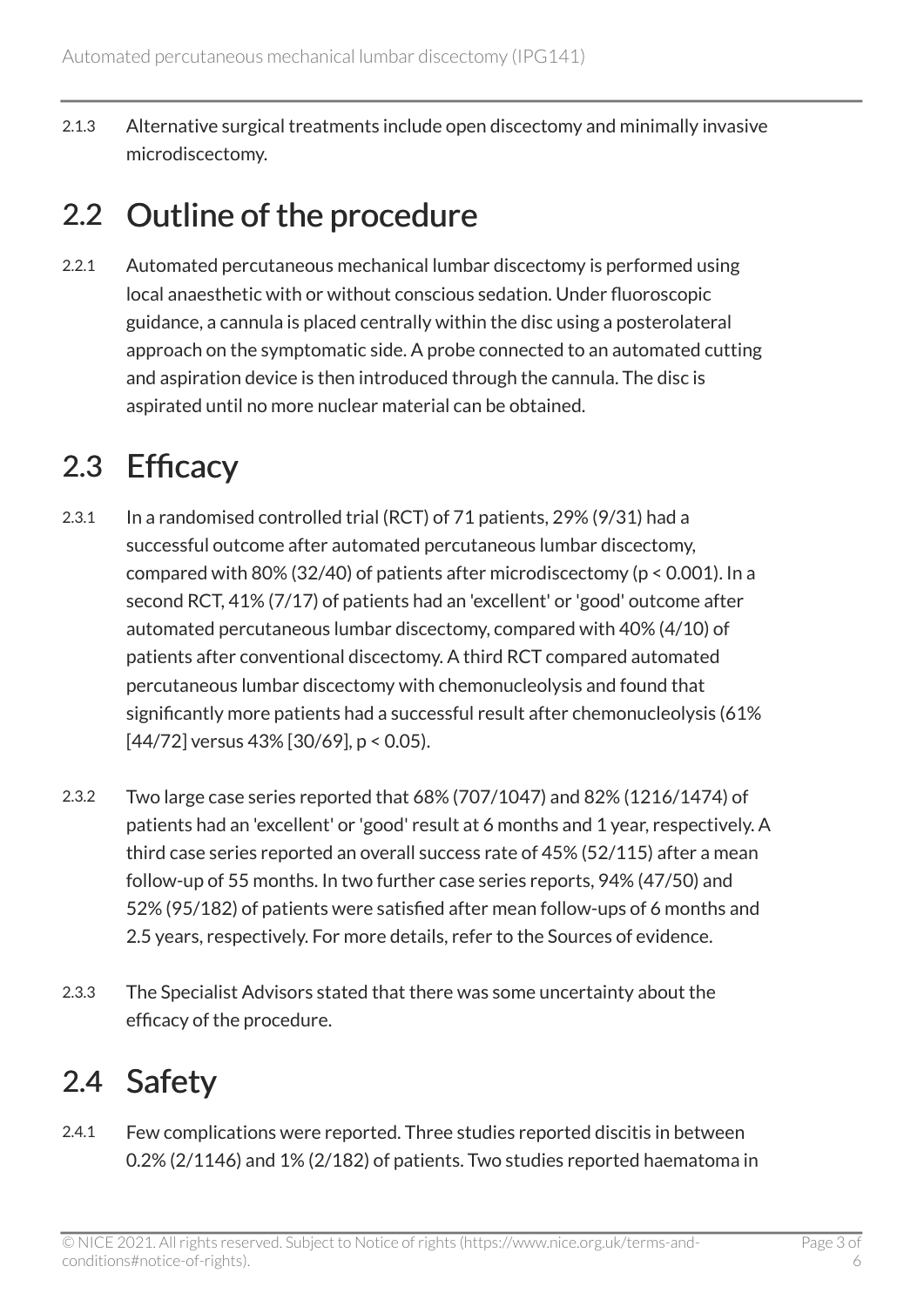0.1% (1/1146) and 1.4% (1/69) of patients. Other complications included back muscle spasms, minor bleeding, minor radicular injury and vasovagal syncope. For more details, refer to the Sources of evidence.

2.4.2 The Specialist Advisors stated that vascular and nerve damage, discitis and infection were potential adverse effects of the procedure.

## 3 Further information

3.1 The Institute has also published guidance on [laser lumbar discectomy.](http://www.nice.org.uk/guidance/ipg357)

Andrew Dillon Chief Executive November 2005

### Sources of evidence

The evidence considered by the Interventional Procedures Advisory Committee is described in the following document.

['Interventional procedures overview of automated percutaneous mechanical lumbar discectomy',](http://www.nice.org.uk/proxy/?sourceUrl=http%3a%2f%2fwww.nice.org.uk%2fip278overview) February 2005.

### Information for the public

NICE has produced [information describing its guidance on this procedure for patients, carers and](http://www.nice.org.uk/guidance/ipg141/informationforpublic) [those with a wider interest in healthcare.](http://www.nice.org.uk/guidance/ipg141/informationforpublic) It explains the nature of the procedure and the decision made, and has been written with patient consent in mind.

## 4 Changes since publication

As part of the NICE's work programme, the current guidance was considered for review in July 2009 but did not meet the review criteria as set out in the IP process guide. This guidance therefore remains current.

22 January 2012: minor maintenance.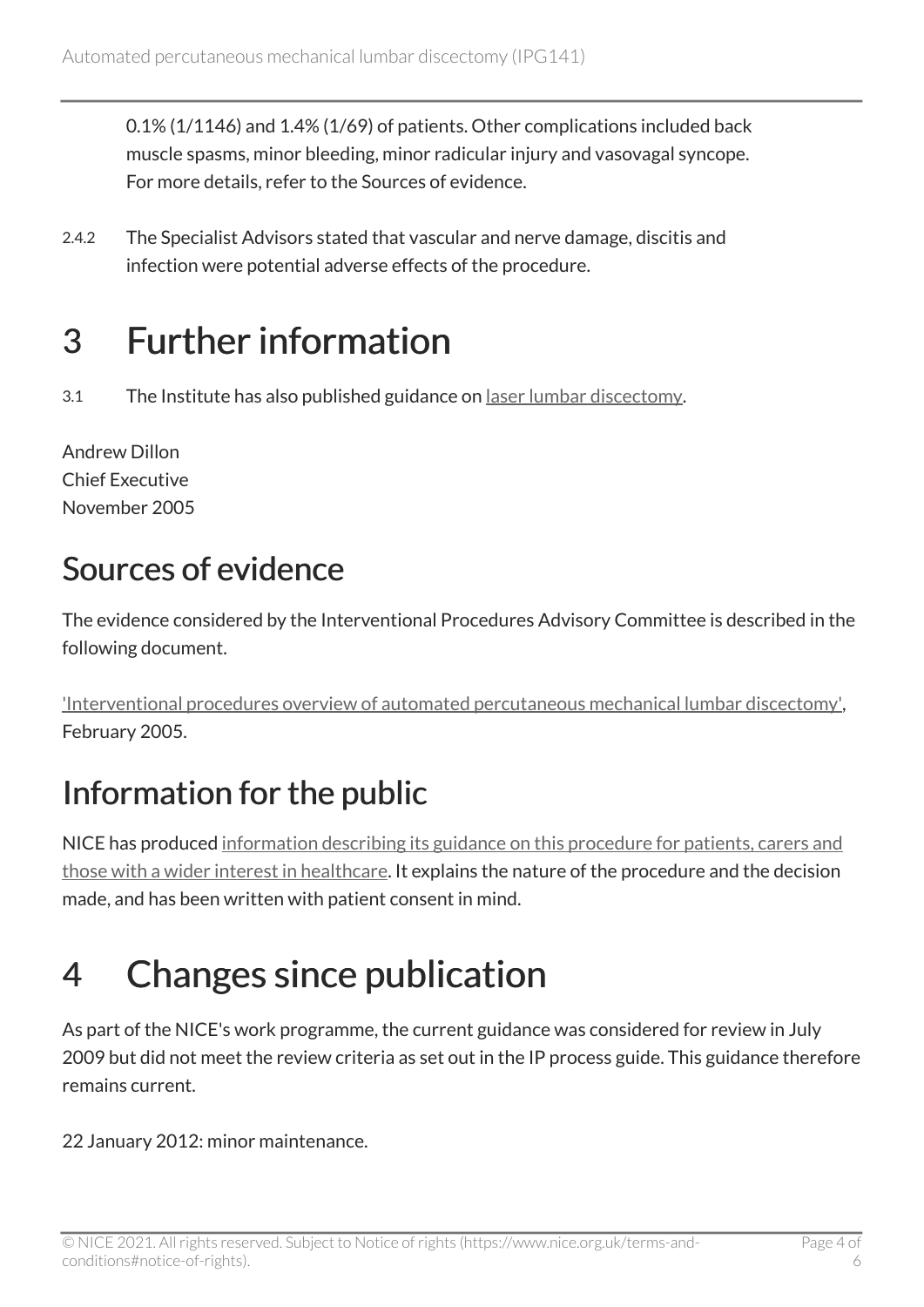## 5 About this guidance

NICE interventional procedure guidance makes recommendations on the safety and efficacy of the procedure. It does not cover whether or not the NHS should fund a procedure. Funding decisions are taken by local NHS bodies after considering the clinical effectiveness of the procedure and whether it represents value for money for the NHS. It is for healthcare professionals and people using the NHS in England, Wales, Scotland and Northern Ireland, and is endorsed by Healthcare Improvement Scotland for implementation by NHSScotland.

This guidance was developed using the NICE [interventional procedure guidance](http://www.nice.org.uk/about/what-we-do/our-programmes/nice-guidance/nice-interventional-procedures-guidance) process.

We have produced a [summary of this guidance for patients and carers.](http://www.nice.org.uk/guidance/ipg141/informationforpublic) Information about the evidence it is based on is also [available](http://www.nice.org.uk/guidance/ipg141).

#### Your responsibility

This guidance represents the views of NICE and was arrived at after careful consideration of the available evidence. Healthcare professionals are expected to take it fully into account when exercising their clinical judgement. This guidance does not, however, override the individual responsibility of healthcare professionals to make appropriate decisions in the circumstances of the individual patient, in consultation with the patient and/or guardian or carer.

Implementation of this guidance is the responsibility of local commissioners and/or providers. Commissioners and providers are reminded that it is their responsibility to implement the guidance, in their local context, in light of their duties to avoid unlawful discrimination and to have regard to promoting equality of opportunity. Nothing in this guidance should be interpreted in a way which would be inconsistent with compliance with those duties.

#### Copyright

© National Institute for Health and Clinical Excellence 2005. All rights reserved. NICE copyright material can be downloaded for private research and study, and may be reproduced for educational and not-for-profit purposes. No reproduction by or for commercial organisations, or for commercial purposes, is allowed without the written permission of NICE.

#### Contact NICE

#### National Institute for Health and Clinical Excellence